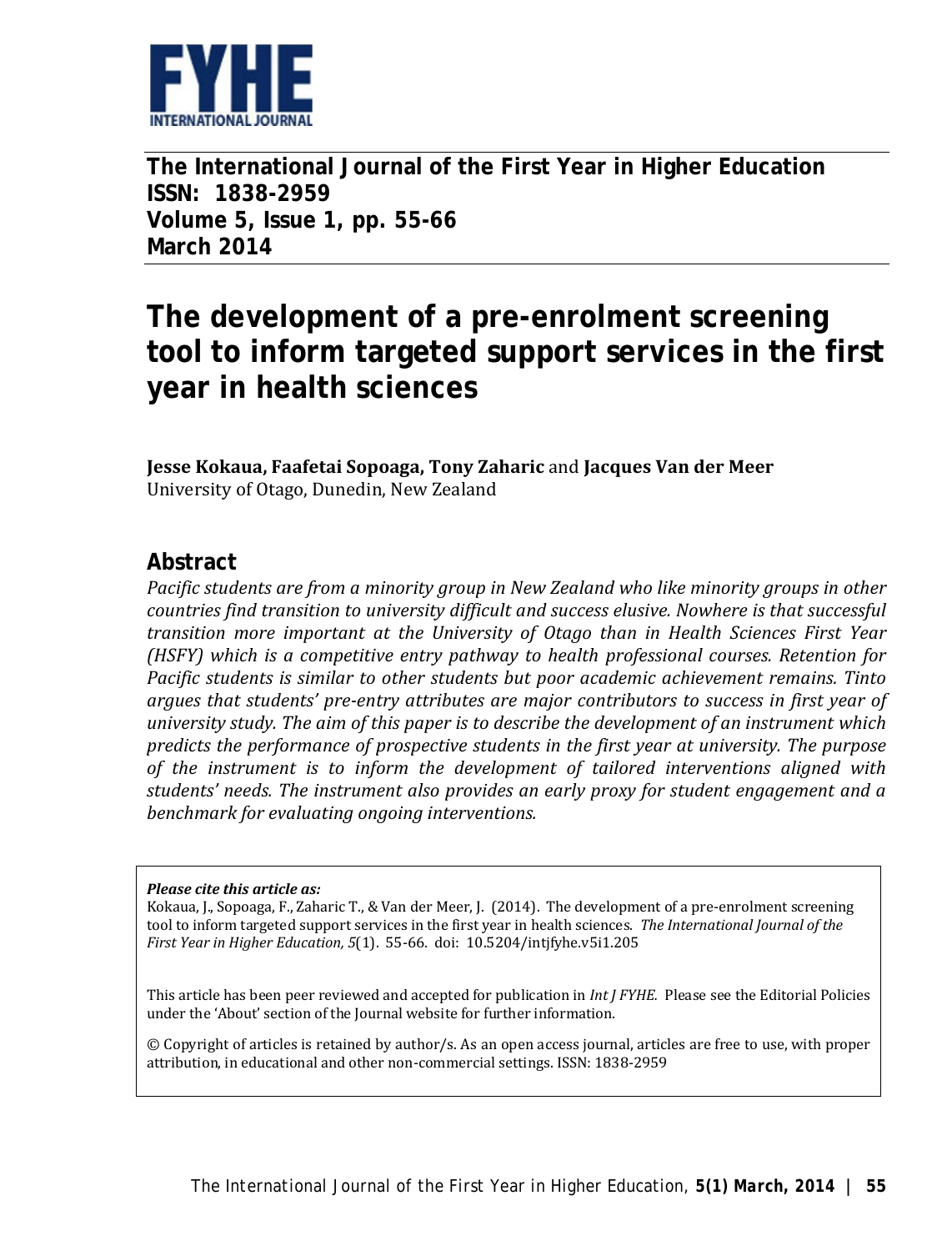# **Introduction**

Pacific peoples are a migrant minority<br>group in New Zealand who are group in New Zealand who are disproportionately represented in poor health and education outcomes [\(Ministry](#page-10-0)  [of Health, 2012\)](#page-10-0). They comprise 7% of the total population and are characterised by a<br>predominantly voung demographic demographic structure with low socio-economic status. It is predicted that the number of Pacific peoples aged 15-24 years will increase by 14% by 2023, one of the highest rates of increase among ethnic groups in New Zealand [\(Statistics New Zealand, 2009\)](#page-11-0). The New Zealand government prioritised increasing Pacific participation and academic achievement in higher education in response to poor academic outcomes and in line with international trends to increase the number of students from minority groups and improve their levels of academic achievement [\(Minstry of](#page-10-1) Education. 2011: Smart. 2006). [Education, 2011;](#page-10-1) [Smart, 2006\)](#page-11-1). Furthermore, poor academic performance has a major impact on continuing in the<br>Health Sciences First Year (HSFY) Health Sciences First Year (HSFY) programme as it is a competitive entry pathway to health professional courses (medicine, dentistry, pharmacy, etc.). As a consequence, Pacific people are underrepresented in the health professional workforce. To increase Pacific peoples' representation in the workforce, supported pathways from secondary school to health<br>professional training in tertiary professional institutions are required.

Alignment between entry criteria into a<br>tertiary institution and requisite institution knowledge to undertake a given course of study can vary greatly between institutions and teaching programs, especially in the first year of enrolment. Reasons for this misalignment can vary, but are often based

around two factors: an institution's desire to provide open opportunities; and/or the pool of students the institution wishes to enrol may not be appropriately prepared for tertiary education for reasons beyond the students' control. Providing targeted<br>opportunities for under-represented under-represented groups is likely to provide greater access to<br>tertiary education. However, these education. opportunities raise questions first around whether these students are being set up to fail, and second the responsibility of the institution to provide appropriate support for less prepared students.

Entrance into the HSFY program at the University of Otago is based on the general entry criteria for first year students.<br>Ideally, students will have prior students will have prior<br>in Chemistry, Biology, preparation Mathematics, English and Physics. We have previously reported [\(Sopoaga, Zaharic,](#page-11-2)  [Kokaua, Ekeroma, Murray, & Van der Meer,](#page-11-2)  [2013\)](#page-11-2) that Pacific students are more likely to be less prepared for HSFY than their non-Pacific classmates. The consequence of this under-preparedness has been a historical under-representation of Pacific students who succeed in admission into a health professional training program [\(Pacific Islands Research and Student](#page-10-2)  [Support Unit, 2013\)](#page-10-2).

A response to improve this situation has been to develop a tailored support program for Pacific students. These are facilitated through a series of ten peer mentoring sessions [\(Sopoaga & Van der](#page-11-3)  [Meer, 2011\)](#page-11-3). As part of the wider support programme, we have recognised the need to assess students' academic preparedness for HSFY to better tailor the support programme to their needs.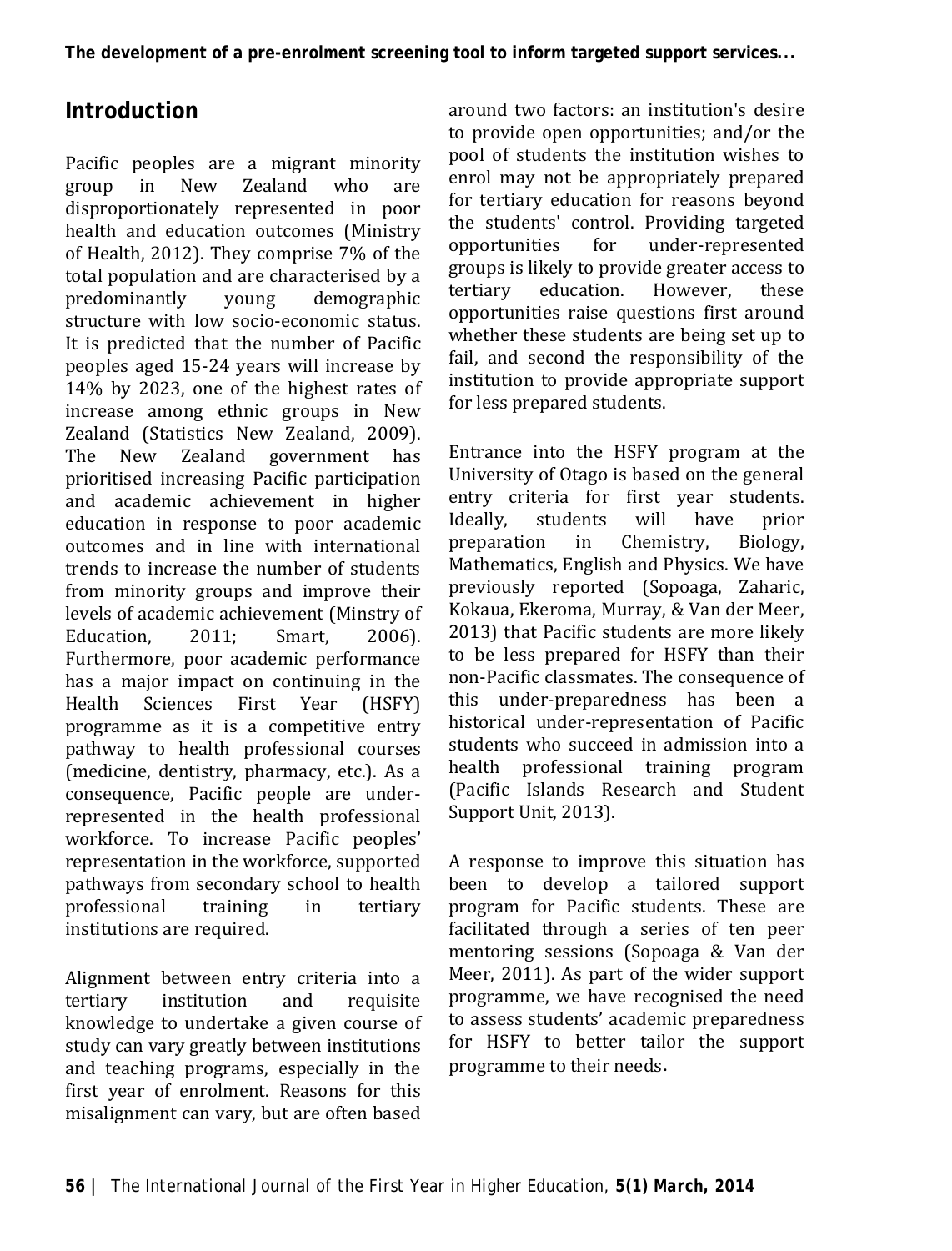# **Studies on predicting academic performance**

A number of studies have looked at the<br>factors that influence academic influence performance. [Tinto \(1975\)](#page-11-4) argued that pre-entry attributes, alongside integration with their chosen institution and social<br>connectedness—hoth within their connectedness—both institution and beyond—were the most important influences on students ability to achieve. Other international studies have also found previous school or other<br>academic attainment as the most academic attainment as the most<br>significant predictor of university significant predictor of university performance [\(Barry & Chapman, 2007;](#page-10-3) [Shulruf, Hattie, & Tumen, 2008\)](#page-11-5). In addition, some studies reported that other factors such as the education achievement of parents, learning discipline, and the ability to set learning tasks also<br>contributed to increased student contributed performance [\(Lemmens, du Plessis, &](#page-10-4)  [Maree, 2011;](#page-10-4) Torenbeek, Jansen, & Suhre,<br>2013). A prospective study of. prospective psychosocial, cognitive and demographic predictors by [McKenzie and Schweitzer](#page-10-5)  (2001) found the strongest predictors of academic performance were: students' successful transition into their chosen<br>institution: self-efficacy with study institution; self-efficacy with study techniques; and external employment responsibilities were the strongest predictors. They also concluded that identifying factors that influence academic performance can improve the targeting of interventions and support services in first year at university.

A student survey tool was developed by [Van Zyl, Gravett, and de Bruin \(2012\)](#page-11-6) to investigate whether there were pre-entry attributes associated with success in higher education. The researchers looked at 33 attributes of pre-entry in six general domains and found that the study

reinforced the importance of pre-entry attributes to student success, and the need for institutions to identify students that might struggle with engagement in their first year. Another approach used a structural additive model of academic success to create an individualised summary index of poor academic success. Risk factors contributed a positive value to<br>the index while protective factors index while protective factors subtracted from the index [\(Lucio, Rapp-](#page-10-6)[Paglicci, & Rowe, 2011\)](#page-10-6). This study used an extensive mix of school administrative and survey data and found that being held back a grade, and poor behaviour at secondary school had a significantly negative contribution to later success in tertiary education. Alternatively, academic selfefficacy prior to university study and having had some music tuition contributed positively to the index.

[Caison \(2005\),](#page-10-7) in a retrospective study, used administrative data to investigate whether retention of students was influenced by race, parental education, external work, high school GPA and first semester GPA. The results suggested that identifying key risk factors could lead to more effective interventions to improve retention. Furthermore, routinely collected administrative data can be useful in developing tools to enhance the provision of support services.

Several studies of retention or students' success have reported on the use of the identified risk factors or suggested indices in assessing interventions to improve those outcomes [\(Thomas, 2011\)](#page-11-7). Few have reported on the application or utility of the results to student programs.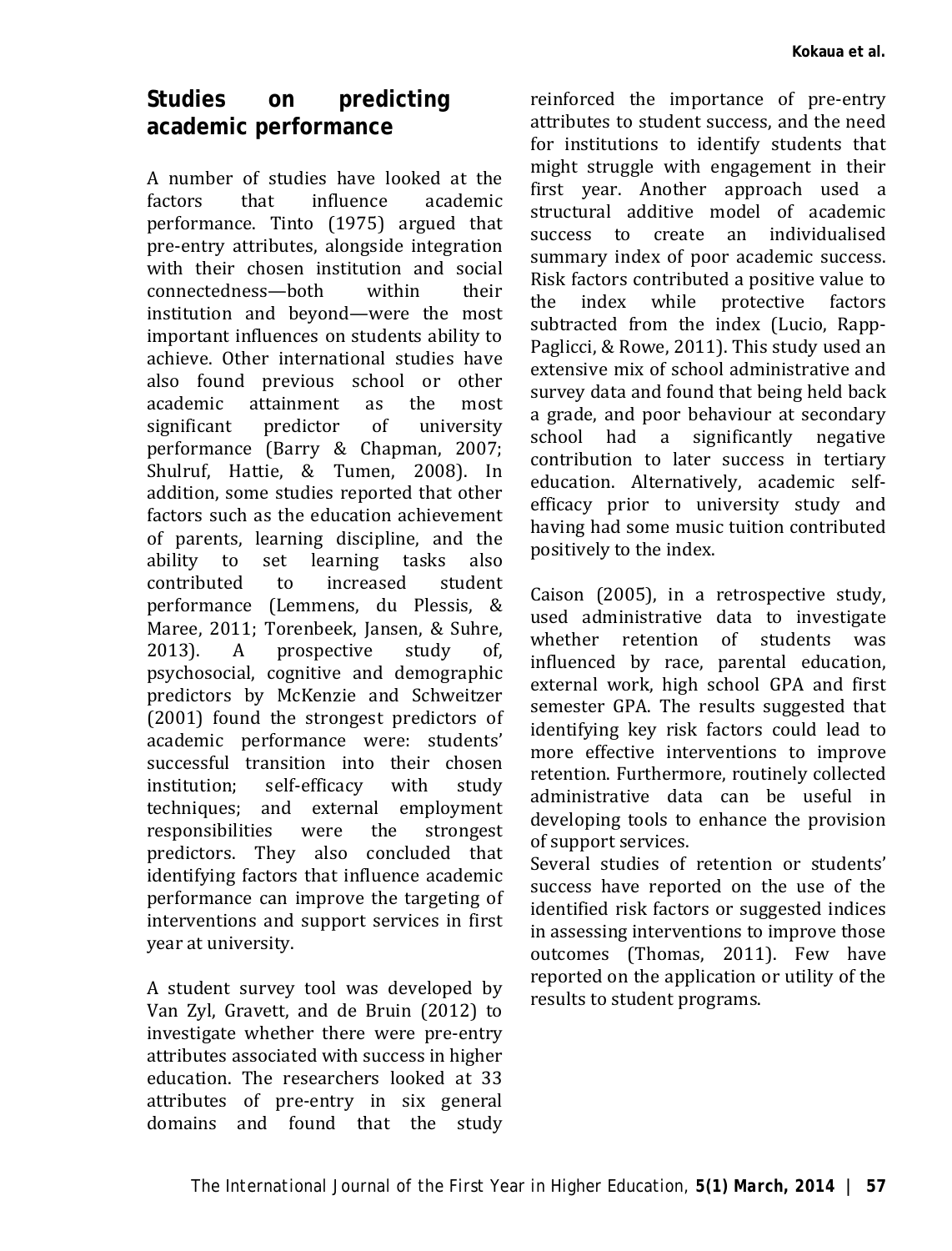# **The aim of this paper**

The aim of this paper is to present the development of a pre-entry instrument to assist in tailoring support for Pacific students in the HSFY at the University of Otago. The instrument uses routinely collected data and incorporates historical patterns of pre-enrolment background and academic results in HSFY to predict the academic results of prospective students. The instrument has been used to target the delivery of support services for Pacific students in 2013. The intention is to refine the support program for each student to provide them with the best opportunity to overcome any shortcomings in the academic preparation for some or retain and improve the positive expectation of achievement for other students.

#### **Methods**

## *An indicator of three levels of academic preparedness*

This study began with an analysis of historical institutional administrative data of all 7,506 HSFY students enrolled at the University of Otago between 2007 and 2012. Subsequent monitoring analyses were performed on 67 Pacific students enrolled in the HSFY program. Two separate but similar models were used, depending on the qualifying method of entry to the University: one for students who had enrolled at University of Otago having recently completed New Zealand schools Level 3 (being the highest level) of

|                   | Variables included in models for school leavers and non-school leavers       |  |  |
|-------------------|------------------------------------------------------------------------------|--|--|
| Male              | An indicator for biological gender                                           |  |  |
| Pacific           | Pacific student indicator                                                    |  |  |
| College           | An indicator of whether a student is living in a residence college           |  |  |
| Auckland          | Indicator for students from Auckland, a major city in New Zealand where      |  |  |
|                   | 70% of Pacific peoples reside. Auckland is the furthermost NZ city from      |  |  |
|                   | Otago                                                                        |  |  |
|                   | Variables included in models for school leavers only                         |  |  |
| <b>School SES</b> | A three level socio-economic indicator, a truncated version of the indicator |  |  |
|                   | developed by New Zealand's Ministry of Education to represent the            |  |  |
|                   | proportion of students of low socio-economic status in the catchment area    |  |  |
|                   | of a school): 1 represents low socio-economic status and 3 represents high.  |  |  |
| Biology           | An indicator of passes in school NCEA level3 Biology                         |  |  |
| Chemistry         | An indicator of passes in school NCEA level3 Chemistry                       |  |  |
| Maths             | An indicator of passes in school NCEA level3 Mathematics with calculus       |  |  |
| <b>Physics</b>    | An indicator of passes in school NCEA level3 Physics                         |  |  |
|                   | Variables included in models for non-school leavers                          |  |  |
| Foundation        | An indicator if the student attended the University of Otago's Foundation    |  |  |
|                   | program (which is a preparatory year before entering HSFY)                   |  |  |
| International     | An indicator of whether a student came from outside New Zealand              |  |  |
| Admission         | A three level indicator of admission type. The latter is equal to: 1 if the  |  |  |
|                   | student is admitted with NCEA level 3 or equivalent passes, 2 if admitted    |  |  |
|                   | with an additional qualification; and 3 for other discretionary admission    |  |  |
|                   | types                                                                        |  |  |

**Table 1: Variables included in models for school leavers and non-school leavers**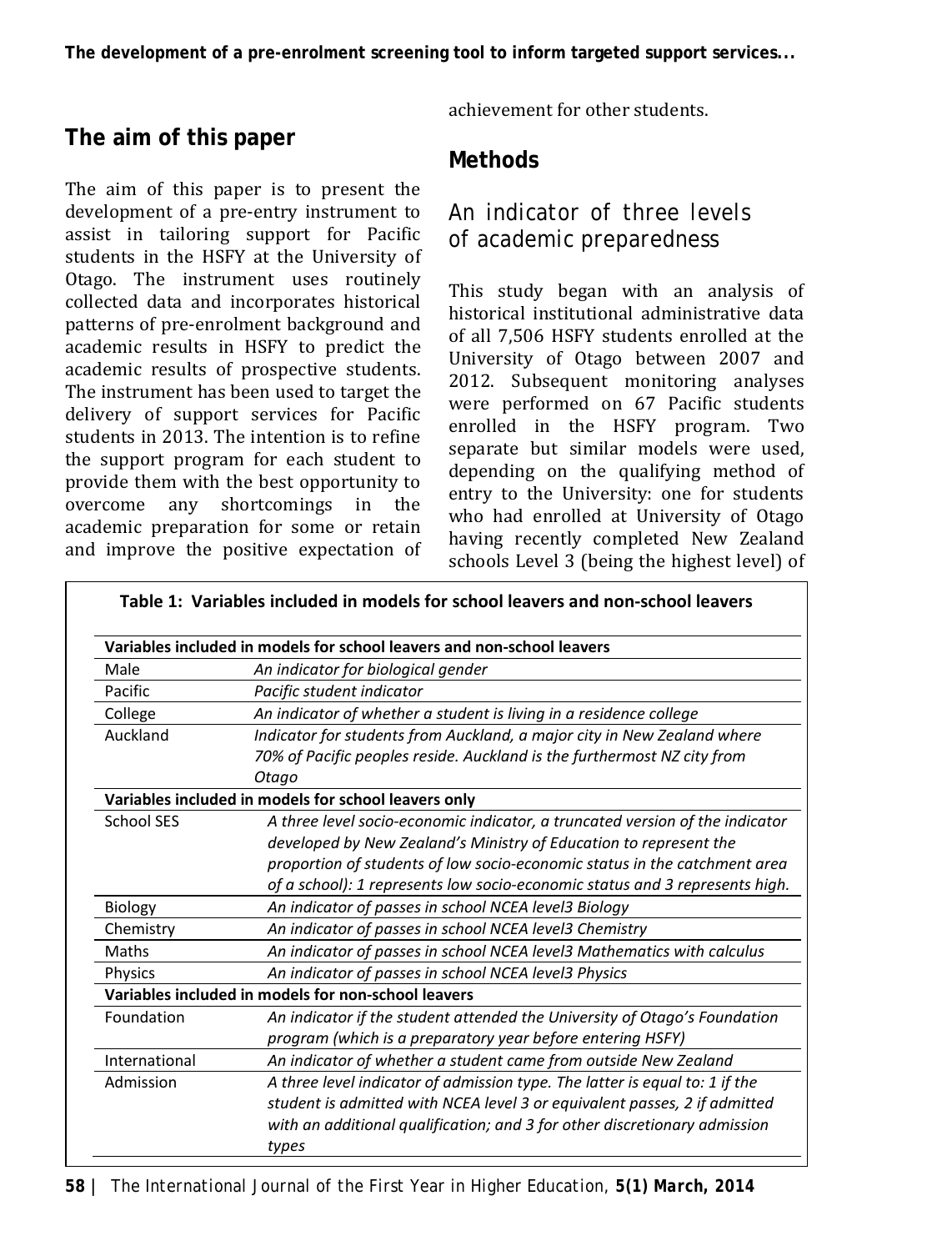the New Zealand National Certificate of<br>Educational Achievement (NCEA) at Educational Achievement (NCEA) secondary school; and the other for those who had entered by any other means. All of the variables included in the models were obtained at the start of each year.

The variables listed in Table 1 were included in the models for probabilities of passing by students in each of the<br>respective admission categories. The respective admission categories. The<br>following variables are available in following variables are administrative data sets prior to students' arrival at university and were shown to influence pass rates for students in past years [\(Sopoaga, Zaharic, Kokaua, Ekeroma,](#page-11-2)  Murray, [& Van der Meer, 2013\)](#page-11-2). St[ud](#page-4-0)ents who pass all Semester 1 papers<sup>1</sup> are eligible to continue in the HSFY program.

A logistic regression analysis of the binary<br>indicator for retrospective students retrospective passing all Semester 1 papers yielded<br>predictive scores representing the representing probability that a student had passed. In addition the models produced predicted probabilities for new data and have been used to produce a score for each 2013 HSFY student. Using the predicted probability score three Early Academic Preparation Indicator (EAPI) categories were created. After a sensitivity analysis, the categories were set to:

- High, if a student has a probability of 85% or higher of passing all four Semester 1 papers;
- Low, if a student has a predicted probability of less than 50%; and
- Moderate, if:<br>a A stude

<span id="page-4-0"></span>**.** 

a. A student has a low rating but has passed the University of Otago foundation programme; or

b. Students with a probability of 50% or higher and less than 85% of passing all four Semester 1 papers.

#### *Ethical use of data*

The Associate Dean Pacific, Health Sciences, is the head of the team conducting this work and has designated<br>responsibility for monitoring and responsibility improving the academic performance of Pacific students at the University of Otago. One of the functions of the team is to produce and disseminate evidence-based information on best practice for Pacific students in Health Sciences. The data for this project was used in adherence with the appropriate use of student data as explained to students' upon admission to the University [\(University of Otago, 2014\)](#page-11-8) and in accordance with the NZ privacy regulations [\("The Privacy Act s6," 1993\)](#page-10-8).

## *Statistical analysis*

All data were analysed using SAS version 9.3. Logistic regressions are used to calculate the predicted probabilities while a receiver operator characteristic curve was used to determine the global performance of the predictive scores against a range of successful outcome measures for HSFY students. The area under a receiver operator characteristic curve is interpreted as the probability that a randomly chosen person observed with each outcome of interest (e.g. with passes in all Semester 2 papers) will have a higher score than that of a randomly selected person without that outcome. Sensitivity, specificity, positive predictive values, negative predictive values were calculated to check the performance of the three level EAPI groups.

<sup>1</sup> New Zealand equivalent to semester-long unit or subject.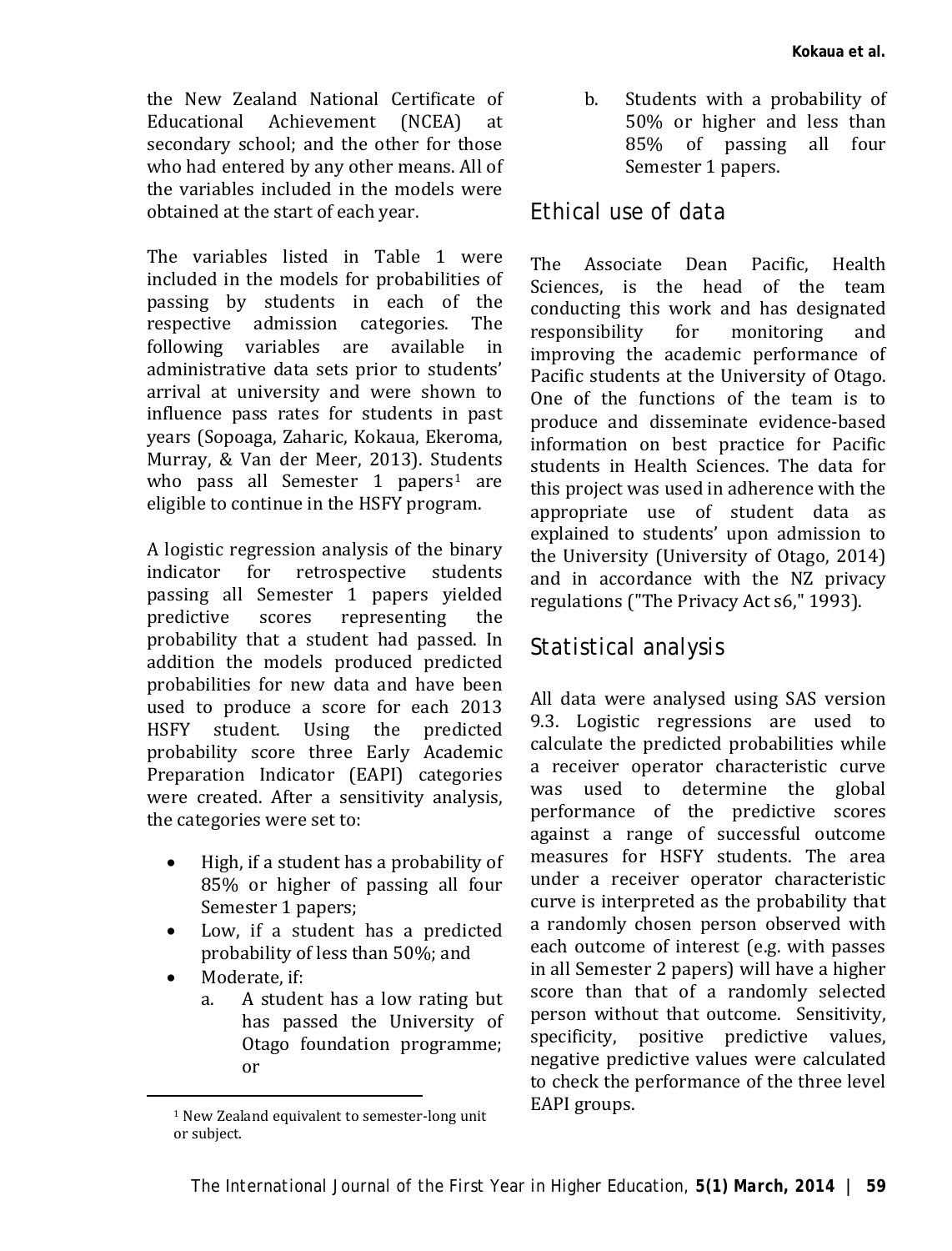**The development of a pre-enrolment screening tool to inform targeted support services...**

Logistic regressions are also used to show the effects of EAPI groups and on binary measures such as the proportion of students who passed all or no papers in Semester 1, while generalised linear regressions were used to show the effects of EAPI rating on average grades for students in HSFY.

#### **Results**

г

## *Predicted probability scores*

The first step was to perform two separate logistic regressions of multiple variables reported in an administrative dataset upon a single key outcome. The main outcome was defined as a pass in all of the Semester<br>1 HSFY papers and subsequent 1 HSFY papers and subsequent performance in Semester 2. As NCEA school results are only available for school leavers from New Zealand schools, an alternate model was run for students who had not recently attended a New Zealand school. The odds ratios for the logistic regressions are reported in Table 2.

|                                          | Semester 1 papers          |       |                          |         |  |  |  |  |
|------------------------------------------|----------------------------|-------|--------------------------|---------|--|--|--|--|
|                                          |                            | 95%   | $p$ -value               |         |  |  |  |  |
| Effect                                   | <b>OR</b>                  |       | <b>Confidence limits</b> |         |  |  |  |  |
| Non school leavers regressions           |                            |       |                          |         |  |  |  |  |
| Pacific                                  | 0.383                      | 0.236 | 0.622                    | 0.0001  |  |  |  |  |
| Male                                     | 0.903                      | 0.717 | 1.136                    | 0.3815  |  |  |  |  |
| Auckland                                 | 1.195                      | 0.892 | 1.601                    | 0.2327  |  |  |  |  |
| Foundation                               | 0.438                      | 0.326 | 0.588                    | < .0001 |  |  |  |  |
| College                                  | 2.001                      | 1.547 | 2.588                    | < .0001 |  |  |  |  |
| <b>International</b>                     | 1.925                      | 1.412 | 2.625                    | < .0001 |  |  |  |  |
| Other discretionary admission vs NCEA or | 0.293                      | 0.212 | 0.403                    | < .0001 |  |  |  |  |
| equivalent                               |                            |       |                          |         |  |  |  |  |
| Other discretionary admission vs other   | 0.329                      | 0.214 | 0.505                    | 0.0109  |  |  |  |  |
| qualification                            |                            |       |                          |         |  |  |  |  |
|                                          | School leavers regressions |       |                          |         |  |  |  |  |
| Pacific                                  | 0.586                      | 0.407 | 0.844                    | 0.0041  |  |  |  |  |
| Male                                     | 1.194                      | 1.020 | 1.397                    | 0.0271  |  |  |  |  |
| Auckland                                 | 1.050                      | 0.870 | 1.266                    | 0.6132  |  |  |  |  |
| School SES - level 3 vs level 1          | 1.372                      | 1.011 | 1.862                    | 0.2474  |  |  |  |  |
| School SES - level 3 vs level 2          | 1.325                      | 1.134 | 1.547                    | 0.2093  |  |  |  |  |
| College                                  | 1.622                      | 1.370 | 1.922                    | < .0001 |  |  |  |  |
| NCEA - Biology                           | 2.674                      | 2.269 | 3.151                    | < .0001 |  |  |  |  |
| NCEA - Chemistry                         | 3.668                      | 3.147 | 4.275                    | < .0001 |  |  |  |  |
| <b>NCEA</b> - Physics                    | 4.718                      | 4.014 | 5.545                    | < .0001 |  |  |  |  |
| <b>NCEA - Maths</b>                      | 2.413                      | 2.033 | 2.864                    | < .0001 |  |  |  |  |
|                                          |                            |       |                          |         |  |  |  |  |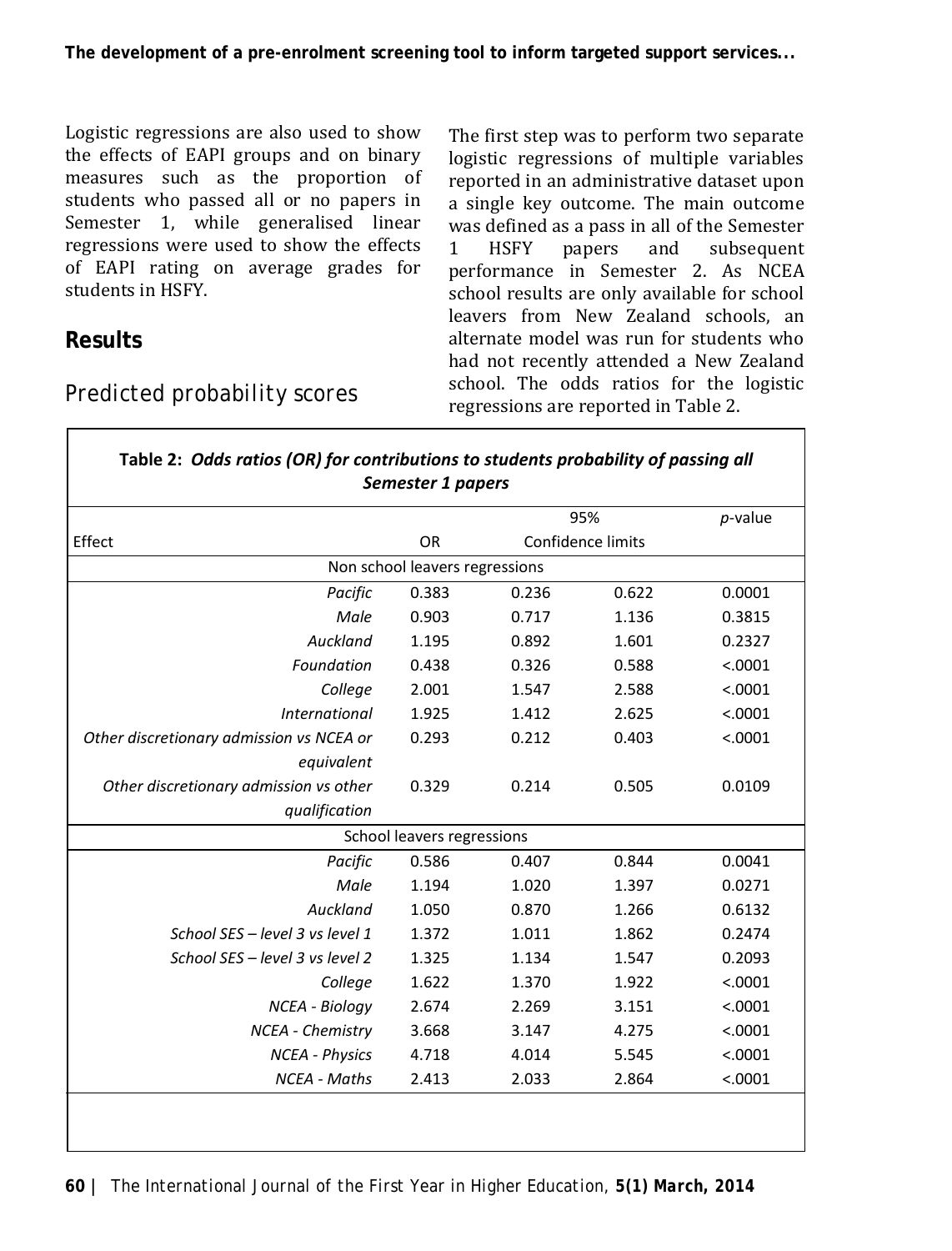For non-school leavers, Table 2 shows that Pacific students and students that attended the University's Foundation programme had lower odds of passing all four Semester 1 papers. International students, living in a<br>university college residence. having university college residence, having recently attended a high school, or admission with another non-NCEA qualification, increased a student's odds of passing all Semester 1 papers

For school leavers, Pacific students also have lower odds of passing all four Semester 1 papers. Male students, living in a college residence, passing either NCEA level 3 Biology, Chemistry, Mathematics with calculus and Physics had higher odds of passing all Semester 1 papers

A series of additional logistic regression<br>analyses were performed with the were performed with the resulting predicted probability scores against a number of other binary HSFY outcomes of success. In addition to passing<br>all four Semester 1 papers. these four Semester  $1$  papers, these regressions were performed on whether students completed Semester 1, passed all remaining Semester 2 papers and whether students completed the full first year. Table

3 show that the models correctly identified 20-31% of students who had achieved each HSFY outcome, and 27-35% of those who missed the HSFY outcomes. The area under each receiver operator characteristic curve for the series of analyses were at least 76% which is interpreted as a good result for global performance of the predicted scores to predict each respective outcome [\(SAS](#page-10-9)  [Institute Inc, 1999\)](#page-10-9).

#### *A three level categorisation rating academic preparation by students, 2007-2012*

Prior to 2013, 306 students who identified with Pacific ethnicity had enrolled in HSFY. Pacific students in HSFY were twice as likely to be in the low EAPI group (students with the lowest probabilities of passing all four Semester 1 papers, as non-Pacific). Conversely, Pacific students were half as likely to be in the high EAPI category. Figure 1 shows the proportion of students that passed all Semester 1 and 2 papers between 2007 and 2012 in each of the EAPI categories by ethnicity. Although proportions for Pacific students passing all

|                     | Proportion incorrectly assigned | Area under the ROC |         |        |
|---------------------|---------------------------------|--------------------|---------|--------|
|                     | Without                         | With               | Overall | curve  |
| Pass all Semester 1 | 0.2782                          | 0.2012             | 0.2397  | 0.840  |
| papers              |                                 |                    |         |        |
| Complete Semester 1 | 0.2708                          | 0.3115             | 0.2911  | 0.768  |
| Pass all Semester 2 | 0.3246                          | 0.2346             | 0.2796  | 0.794  |
| papers              |                                 |                    |         |        |
| Complete Semester 2 | 0.3512                          | 0.2094             | 0.2803  | 0.790  |
| B average or higher | 0.2944                          | 0.2231             | 0.2587  | 0.8172 |
|                     |                                 |                    |         |        |
|                     |                                 |                    |         |        |
|                     |                                 |                    |         |        |

**Table 3:** *Proportion of students incorrectly predicted and receiver operator characteristic (ROC) curve area from logistic regressions of HSFY outcomes on predicted probabilities*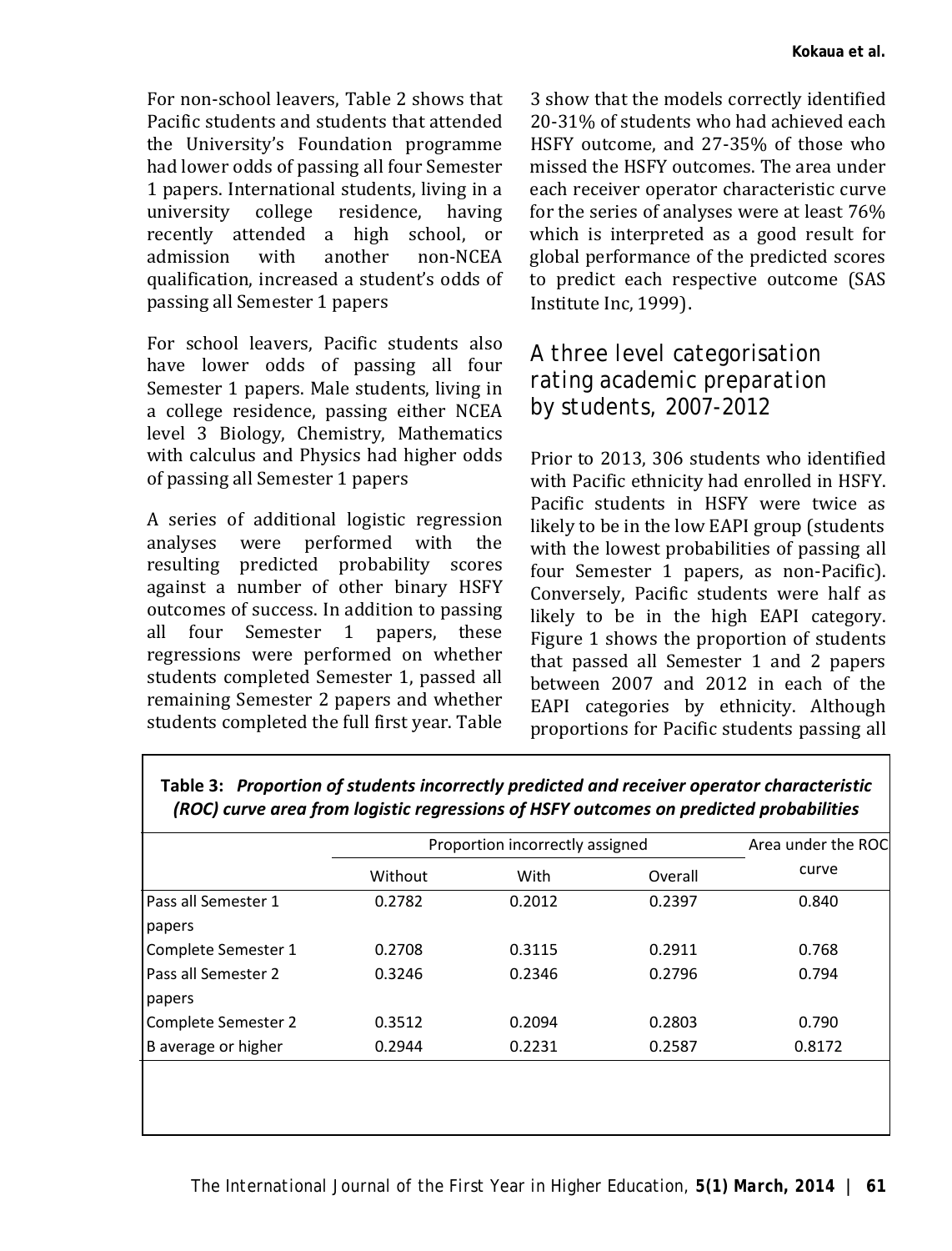**The development of a pre-enrolment screening tool to inform targeted support services...**



Semester 1 and Semester 2 papers track slightly lower than non-Pacific students in each category, the three EAPI groups are clearly defined by their proportions that passed all papers. This feature carries through to other outcomes of HSFY (e.g. completing Semester 2 data not shown).

Further analyses show the EAPI categories have positive predictive values of 70% or more and negative predictive values of 65% or more for a range of HSFY outcomes (data not shown). However, for students in the high category, the model shows a better ability to predict outcomes with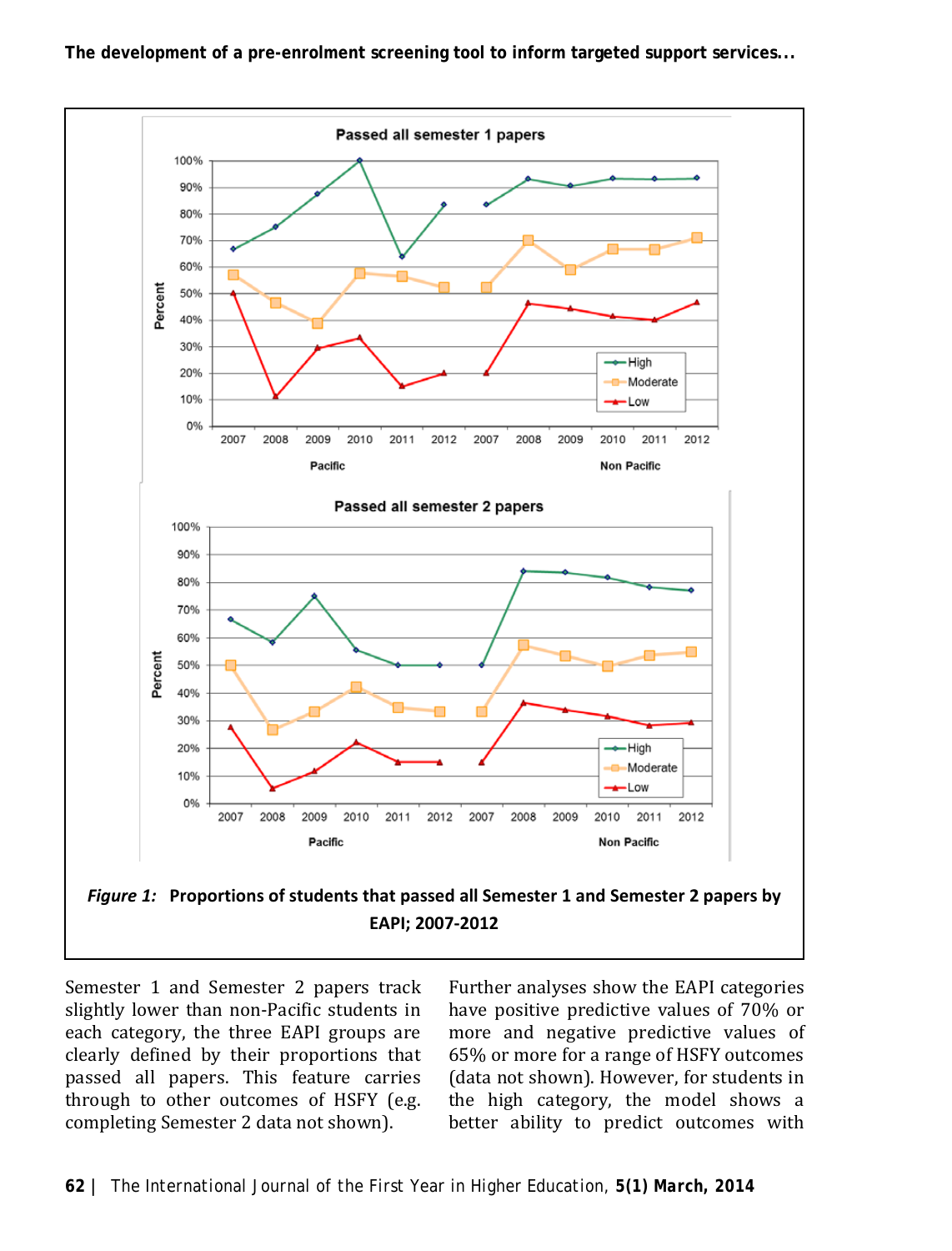specificity of around 90% and lower sensitivity of around 50%. The EAPI was weaker at predicting the same outcomes for low category students.

#### *HSFY Pacific students in 2013*

One of the main features of the EAPI categories is that they are derived from data that is available, in New Zealand at least, prior to students arriving at University. Compared with the average 51 Pacific students enrolled in HSFY between 2007 and 2012, there were 67 students in 2013.

the odds that a High category student passed all Semester 1 papers were 8 times those for a student in the Low category (p<0.0001), Moderate category students were more than twice those for Low category students (p=0.002). Conversely, the odds that a student in the High category passed no papers fell to less than 20% of the odds for a student from the Low category (p<0.0001). Likewise, the odds for Moderate category students were a quarter of those for those in the Low category (p<0.0001). Also taking into account for any effect from the 2013 cohort, the mean score for High category students was 58%

**Table 4:** *Average mark and number of papers passed by EAPI category; 2007-2012 and 2013*

| year<br>All years<br>2007-2012<br>2013 | N<br>104<br>90<br>14 | No papers<br>11%<br>12% | 1-3 papers<br>18%<br>18% | All papers<br>71%<br>70% | marks<br>61.1 |
|----------------------------------------|----------------------|-------------------------|--------------------------|--------------------------|---------------|
|                                        |                      |                         |                          |                          |               |
|                                        |                      |                         |                          |                          |               |
|                                        |                      |                         |                          |                          | 60.3          |
|                                        |                      | 0%                      | 21%                      | 79%                      | 66.3          |
| All years                              | 106                  | 13%                     | 45%                      | 42%                      | 53.8          |
| 2007-2012                              | 75                   | 15%                     | 40%                      | 45%                      | 52.2          |
| 2013                                   | 31                   | 10%                     | 58%                      | 32%                      | 57.5          |
| All years                              | 163                  | 38%                     | 39%                      | 23%                      | 39.7          |
| 2007-2012                              | 141                  | 38%                     | 40%                      | 22%                      | 39.4          |
| 2013                                   | 22                   | 36%                     | 32%                      | 32%                      | 42.1          |
|                                        | 373                  | 23%                     | 35%                      | 42%                      | 49.7          |
|                                        | All years            |                         |                          |                          |               |

We used the EAPI model to assign each 2013 student an EAPI score, and compared their results to the 2007-12 cohort (Table 4). The most distinctive result is the effect of the EAPI groups. The proportions who passed all four Semester 1 papers increases clearly from the Low to High EAPI categories while the proportion who passed no papers decreased. Taking into account any effect from the 2013 cohort,

higher than that of Low category students (p=0.0004) while those in the Moderate category were 37% higher (p=0.006).

The second result was the differences observed for 2013 students compared with past years. Students in the High and Moderate categories in 2013 appear less likely to fail all papers in Semester 1 than students in the same categories from past years. A higher proportion of High and Low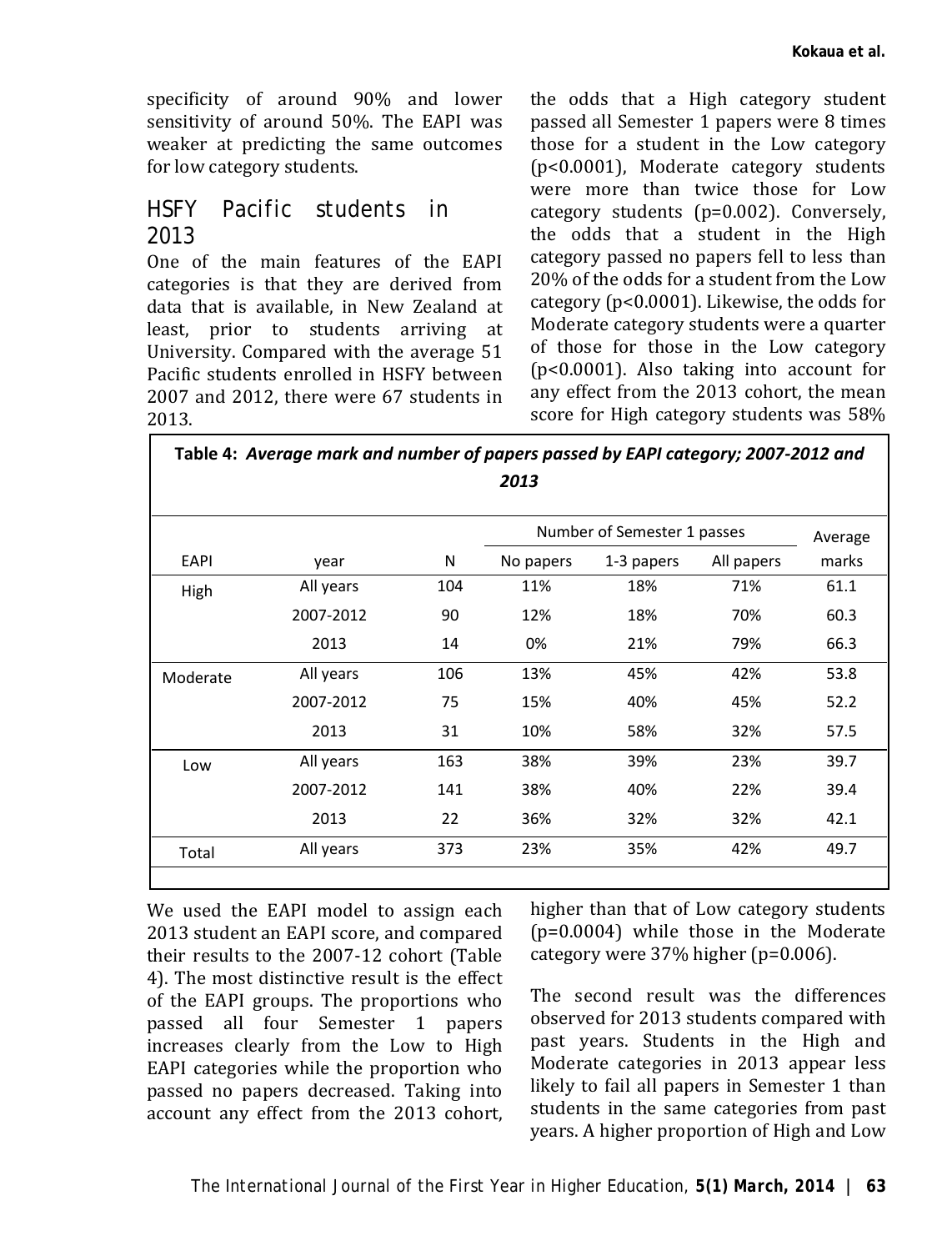category students also passed all four Semester 1 papers than in past years. Overall, the mean score for 2013 students were 7% higher than past year's students.<br>Although coefficients of regressions coefficients of confirm this pattern, when taking into account the effect of EAPI, the difference between current and past years students were not significant (p>0.05).

# **Discussion**

The *Early Academic Preparatory Indicator* is a useful tool for assessing students' academic preparation as a component of their successful transition into first year in HSFY at the University of Otago. The EAPI is useful for informing the planning and the provision of academic and general support prior to the enrolment process in the academic year. Many publications have<br>relied upon administering a brief upon administering a diagnostic instrument at the start of the academic year to assess a student's academic preparation [\(Barry & Chapman,](#page-10-3)  [2007\)](#page-10-3) or relied upon past school academic achievement. While not all encompassing, the EAPI provides a useful summary of students' background beyond school performance, particularly for students who have yet to start university.

The EAPI has the ability to predict more than first-year outcomes. Even in a comparatively small cohort of 114 Pacific students, the proportions of students who passed none, some, or all papers, improved from Low to High EAPI categories. Similarly, average marks increased by 11 with each EAPI category.

As Tinto's (1975) and other international<br>studies of academic retention or studies of academic retention or performance [\(Levy & Murray, 2005;](#page-10-10) [Shulruf, Hattie, & Tumen, 2008\)](#page-11-5) have shown, previous academic success has the greatest influence on Semester 1 pass rates

in higher education. Our results are consistent with these findings and are reflected in the EAPI. In particular, passes in Science and Mathematics have also been found to be a proxy for students learning ability [\(Lemmens, du Plessis, & Maree,](#page-10-4)  [2011;](#page-10-4) [Torenbeek, Jansen, & Suhre, 2013\)](#page-11-6) with Mathematics contributing to success in science-related courses [\(Caison, 2005\)](#page-10-7). Corresponding with results from other studies, our proxy indicator for academic<br>socialisation—accommodation in a socialisation—accommodation residential college—also had a significant influence for both school leavers and other students. Due to no restriction on entry criteria for HSFY, the age range for students is usually over represented in the 17 to 25 age range. However, consistent with other studies, gender was significant for school leavers as was ethnicity even after controlling for all the other covariates included in each model.

While many studies and interventions are focused on 'at risk' or 'minority' students [\(Lemmens, du Plessis, & Maree, 2011;](#page-10-4) [Levy](#page-10-10)  [& Murray, 2005\)](#page-10-10), few report on whether students feel marginalised by identifying them by how likely they are to pass. We recognise that there is a risk in labelling students as such and how this might impact on their overall performance. From our experience, students appreciate that prior academic preparedness will either increase or lessen their ability to pass the HSFY course. Most are receptive to receiving any additional support that might assist them to achieve their goals. We intend to use the EAPI model to better target student support, and as part of the evaluation process, to examine whether there is a stigmatising effect through its use.

The EAPI rating as an instrument has provided an early indicator for Health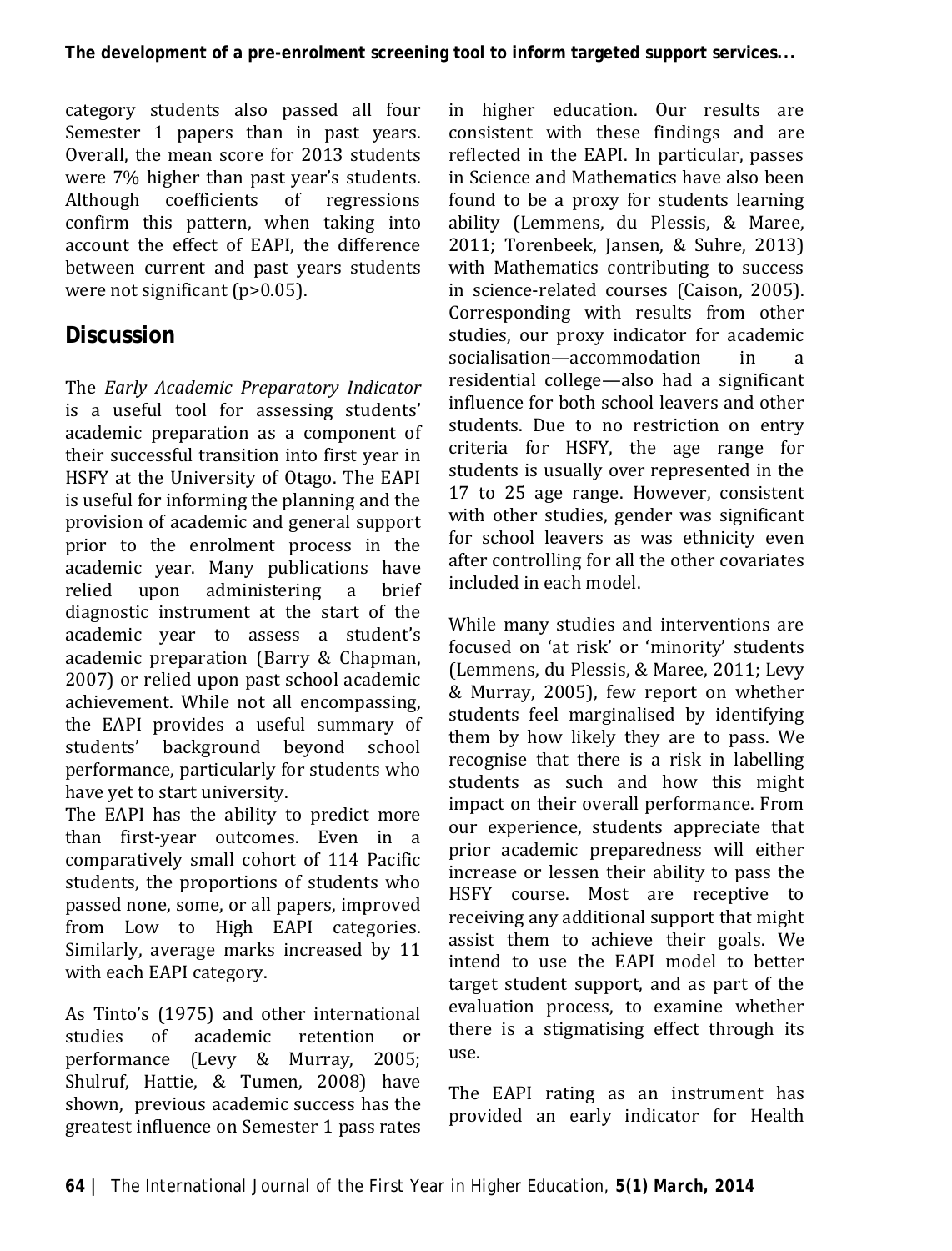Sciences students' academic preparation. While the indicator has been applied to the academic performance of Pacific students in HSFY, it is not an ethnic-specific instrument (as seen in Figure 1)—it can report differences in academic preparation between ethnic groups. The methodology is transferable to other courses and universities in New Zealand. Other courses would require a different mix of factors depending on the specific requirements of each institution [\(Dickson, Fleet, & Watt,](#page-10-11)  [2000\)](#page-10-11). In terms of application beyond New Zealand, the measure would depend further upon the availability of national or other relevant data.

#### **Conclusion**

The *Early Academic Preparation Indicator* has provided a useful pre-entry instrument<br>for assessing students' academic academic preparation prior to entering University. It has facilitated the development and delivery of informed targeted interventions aligned with student needs. It provides a very good starting point and an early proxy for developing effective approaches to encourage ongoing student engagement during the year. The EAPI methodology may be useful for other institutions in the<br>development of targeted support. development of targeted support, especially for under-represented minority groups.

#### *Acknowledgement*

Thanks to Mr Bradley Watson, Pacific Islands Research and Student Support Unit, for reading through and checking of the penultimate draft of this paper.

#### **References**

- <span id="page-10-3"></span>Barry, S., & Chapman, J. (2007). Predicting University Performance. *ANZIAM Journal, 49*, C36-C50. doi: 10.0000/anziamj.v49i0.304
- <span id="page-10-7"></span>Caison, A. (2005). Determinants of systemic retention: implications for improving retention practice in higher education. *Journal of College Student*   $R$ *etention*. 10.2190%2FFBNU-G3CU-JBXR-MVH6
- <span id="page-10-11"></span>Dickson, J., Fleet, A., & Watt, H. (2000). Success or Failure in a Core University Unit: What makes the difference? *Higher Education Research & Development*. 10.1080/07294360050020471
- <span id="page-10-4"></span>Lemmens, J.-C., du Plessis, G., & Maree, D. (2011). Measuring Readiness and Success at a Higher Education Institution. *Journal of Psychology in Africa, 21*(4), 615-622.
- <span id="page-10-10"></span>Levy, S., & Murray, J. (2005). Tertiary Entrance Scores Need Not Determine Academic Success: An analysis of student performance in an equity and access program. *Journal of Higher Education Policy and Management, 27*(1), 129- 152. doi: 10.1080/13600800500046529
- <span id="page-10-6"></span>Lucio, R., Rapp-Paglicci, L., & Rowe, W. (2011). Developing an Additive Risk Model for Predicting Academic Index: School Factors and Academic Achievement. *Child Adolesc Soc Work J, 28*, 153-173. doi: DOI 10.1007/s10560-010- 0222-9
- <span id="page-10-5"></span>McKenzie, K., & Schweitzer, R. (2001). Who Succeeds at University? Factors predicting academic performance in first year Australian university<br>students Higher Education Research & students. *Higher Education Research &*   $Develooment.$ 10.1080/07924360120043621
- <span id="page-10-0"></span>Ministry of Health. (2012). *Tupu Ola Moui 2012*. Wellington, New Zealand: Ministry of Health.
- <span id="page-10-1"></span>Minstry of Education. (2011). *Pacifika Education Plan 2009-2012*. Wellington, New Zealand: Minstry of Education Retrieved from [http://pasifika.tki.org.nz/Pasifika-Education-](http://pasifika.tki.org.nz/Pasifika-Education-Plan)[Plan.](http://pasifika.tki.org.nz/Pasifika-Education-Plan)
- <span id="page-10-2"></span>Pacific Islands Research and Student Support Unit. (2013). Progress report to the OSMS heads of Departments on 2013 POPO programme (D. o. H. Sciences, Trans.): University of Otago.
- <span id="page-10-8"></span>The Privacy Act s6 (1993), Retrieved from http:[/www.legislation.govt.nz/act/public/1993](http://www.legislation.govt.nz/act/public/1993/0028/latest/whole.html‎) [/0028/latest/whole.html.](http://www.legislation.govt.nz/act/public/1993/0028/latest/whole.html‎)
- <span id="page-10-9"></span>SAS Institute Inc. (1999). SAS. SAS Campus Drive, North Carolina: SAS Institute Inc.